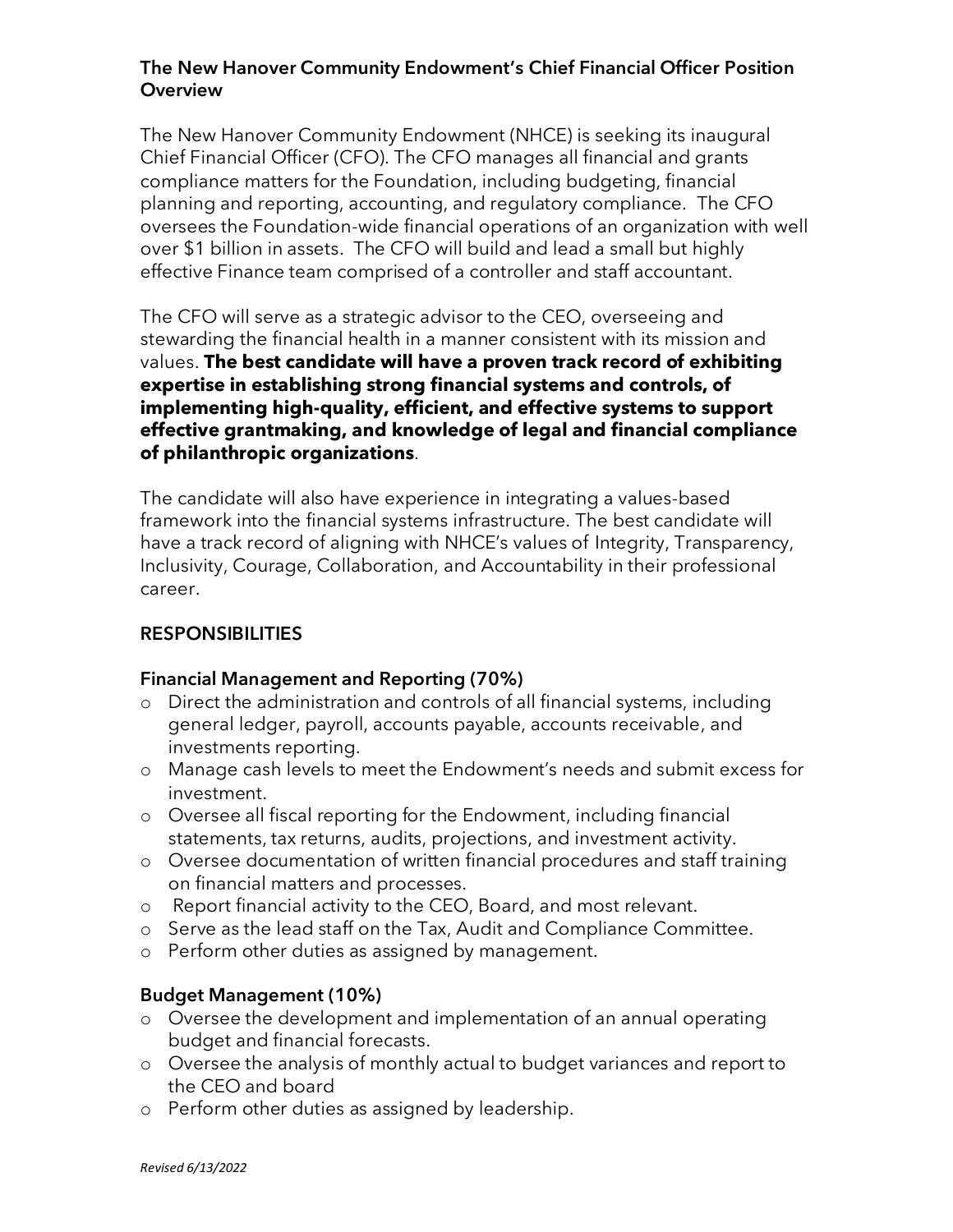### **Investment Management (5%)**

- o Work with Investments Committee, by providing multi-year cash projections, and investment activity reporting.
- o Serve as primary contact with the Endowment's investment managers
- o Perform other duties as assigned by leadership.

### **Internal Controls (5%)**

- o Oversee the coordination and activities of independent auditors to ensure that all audit issues are resolved, all 401(k) and 457(b) compliance issues are met, and the preparation of the annual financial statements is in accordance with Generally Accepted Accounting Principles.
- o Develop and maintain systems of internal controls to safeguard financial assets of the Endowment.
- o Ensure that adequate and appropriate internal controls are in place and that substantiating documentation is approved.
- o Perform other duties as assigned by management.

### Facilities and Property (5%)

Oversees the team member(s) who will develops and communicates policies regarding office space, equipment standards, upkeep, usage and maintenance, monitors adherence to those policies and standards by staff and partner organizations. Plans utilization of administrative office space to meet the organization's growing or changing needs

Collaborate with CEO to place and manage liability and property and insurance programs; oversees incident reporting and claims processing

# **SKILLS AND COMPETENCIES**

#### Leadership

- o Approachable and confident team builder, with the ability to effectively coach and develop team members.
- o Superior level of professionalism, integrity, ethics, and standards, with demonstrated experience in working with sensitive information and ability to maintain confidentiality.
- o Visionary and critical thinker, with the proven ability to implement complex initiatives.
- o Demonstrated understanding of the issues of equity within the workplace.

# Communication

- o Superior verbal, interpersonal, written, and listening communication skills, with proven ability to communicate information diplomatically, concisely, and professionally with internal and external audiences.
- o Exceptional relationship management, networking, and team building skills, with the proven ability to work well with various personalities, as well as develop and maintain strong relationships with internal and external constituents, including senior level management.